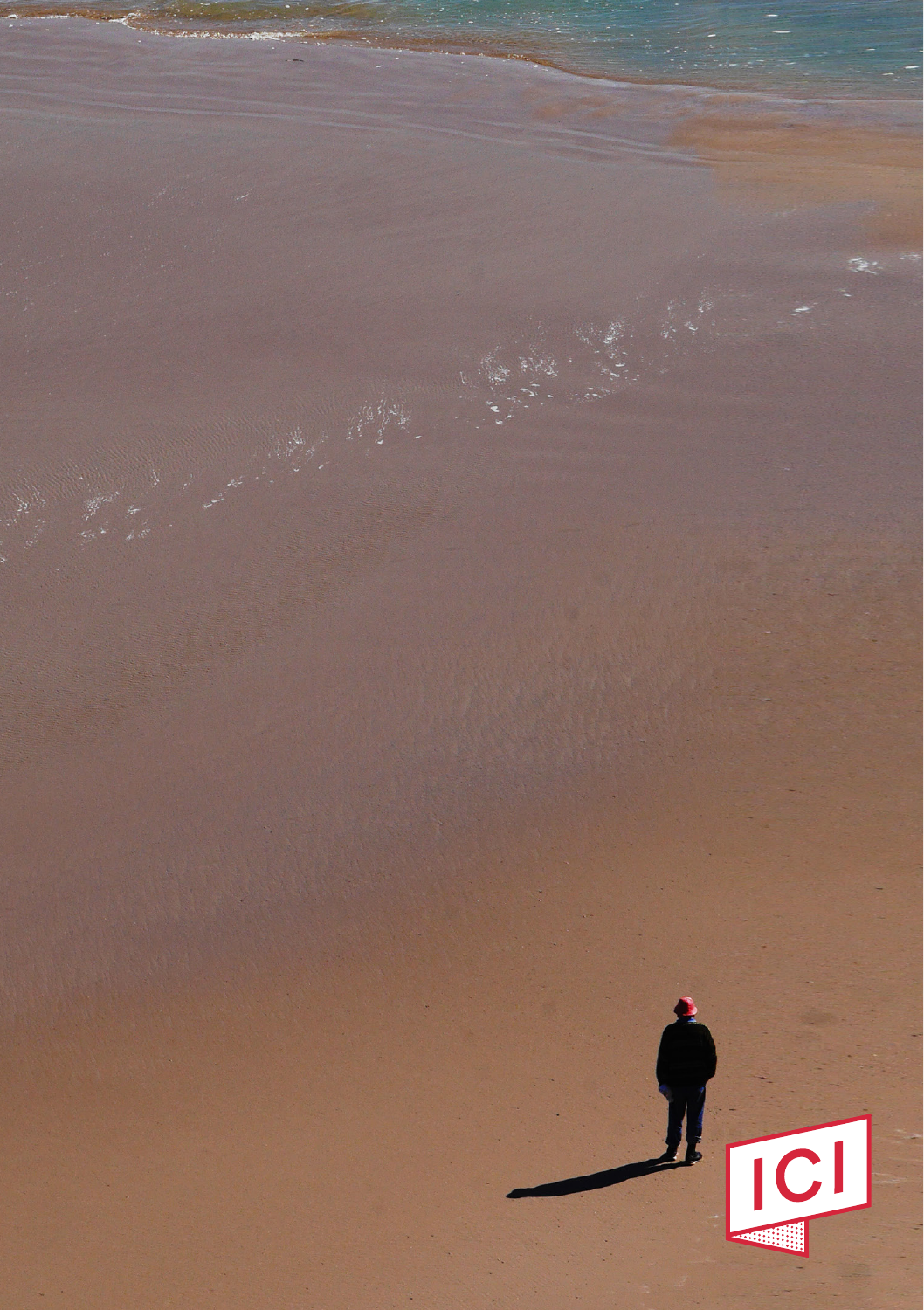# **miramar**  — CHRISTIAN RIZZO

# **Création 2022, pour 11 interprètes** *for 11 dancers*

Chorégraphie, scénographie, costumes *Choreography, stage design, costume design*  **Christian Rizzo**

Interprétation | *Dance* : **Youness Aboulakoul, Nefeli Asteriou, Lauren Bolze, Lee Davern, Fanny Didelot, Nathan Freyermuth, Pep Guarrigues, Harris Gkekas, Raoul Riva, Vania Vaneau, Anna Vanneau Création lumière** | *Light design* **: Caty Olive Création sonore** | *Original music* **: Gérome Nox Assistante artistique** | *Artistic assistant* **: Sophie Laly Direction technique** | *Technical direction* **: Thierry Cabrera**

Production **ICI — centre chorégraphique national Montpellier - Occitanie / Direction Christian Rizzo**

Avec le soutien de | *With the support of*  **Dance Reflections by Van Cleef & Arpels**



Coproduction (en cours) | *(pending)* : **Bonlieu Scène nationale Annecy, Opéra de Lille, CENTQUATRE-PARIS, Théâtre de Nîmes, Teatro Municipal do Porto / Festival DDD – Dias da Dança (Portugal), La Place de la Danse - CDCN Toulouse/Occitanie, Le Parvis, scène nationale Tarbes Pyrénées / GIE FONDOC, Charleroi danse centre chorégraphique Wallonie Bruxelles, Le Bateau Feu Scène Nationale Dunkerque** 

Remerciements | *Thanks* : **Ménagerie de Verre – Paris**

Il y a la mer. Mais il y a surtout ceux qui la regardent.

Et puis, il y a ces hôtels, résidences et immeubles, souvent défraîchis, qui annoncent la promesse. *miramar*.

Baies vitrées.

L'horizon, fixe, et le flux incessant qui cohabitent, et dans leur écart, les regards qui s'y perdent et les corps qui se dénouent.

Êtres vagues ou historiques, en souvenirs erronés. Dire « au loin » ou « de l'autre côté », avec le poids du point fixe qui mesure l'espace à venir.

Être à plusieurs le corps d'un autre, une tresse de fragments organiques, un ectoplasme spatial. Revenir sur ses pas, arpenter les intervalles entre les corps et nourrir le vide de fulgurances. Et faire forme, danser le lien à l'invisible, en *saudade* sans cesse recomposée.

 **— Christian Rizzo**, février 2020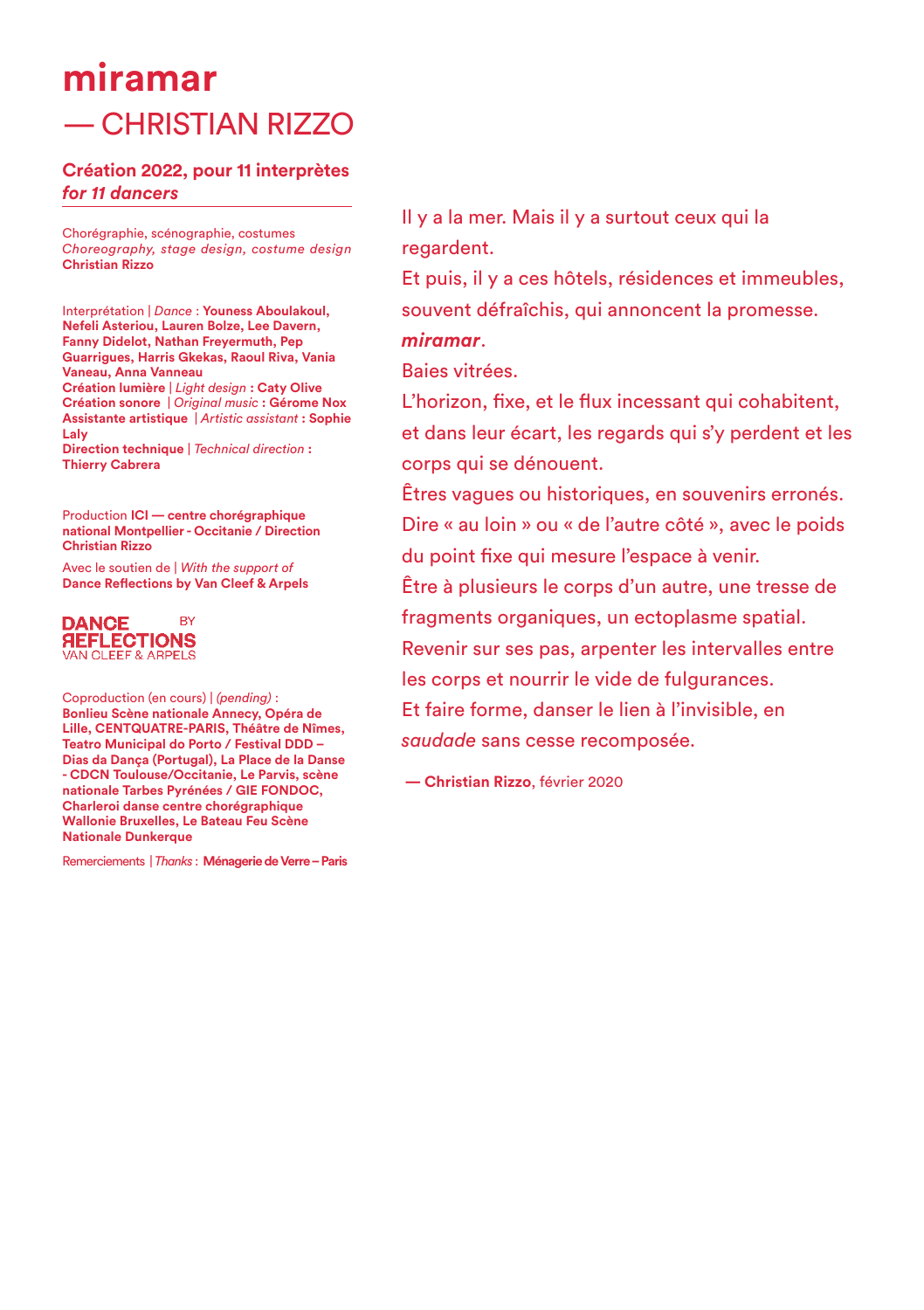# **Horizon, perspectives et flux : un appel en mouvement, un mouvement par l'appel**

Au départ, il y a comme un appel à quelque chose, au loin.

J'aime cette idée de « là-bas », de « l'autre côté » ; un manque indéfinissable.

Peut-être de la pure projection ? Peut-être est-ce soi-même, ou un autre ?

Il y a comme un arrachement, une trouée, un manque, qui induisent une nécessité d'appeler par le mouvement. Entre le corps qui lance l'appel et le point de perspective de celui-ci, il y a un flux. À partir de ces trois éléments, je commence à construire une esquisse compositionnelle.

L'horizon, son point d'observation et le flux : comment se trame alors le passage constant de l'un à l'autre ? Et comment dans ce mouvement s'accueille une élasticité entre abstraction et mode fictionnel ?

Je pense aussi à la saudade, ce sentiment complexe où se mêlent nostalgie, mélancolie et espoir. Un état qui convoque ce qui s'en est allé, tout en attendant son retour, sans être vraiment sûr que cela soit possible. Une puissance logée dans l'incertitude de l'existence d'un hors-champ.

# **1 + 10 danseurs**

À ce jour, la pièce est structurée en deux parties indissociables : un solo, suivi d'une partie polyphonique dont la composition est une combinatoire d'appels singuliers.

En creux : solitude et groupe, des récits croisés et fragmentés

Le solo inaugural pose un cadre et permet d'inscrire l'espace ; l'interprète restant par la suite au plateau, dos au public, pour observer le groupe qui se constitue. Ceux qu'il regarde sont également ceux qui composent le flux entre lui et l'horizon.

Il est le témoin qui convoque tous ces appels dans des histoires, et/ou géographies, différentes. Ce corps qui observe est crucial. C'est son regard qui permet au groupe d'exister.

Tous les appels se projettent de manière très intime vers un point de fuite qui est le même pour tout le monde. Cet appel serait-il finalement commun ?

# **Personnages en quête d'horizons**

Pour la première fois dans mon travail, je suis tenté de convoquer des personnages atypiques en parallèle à des figures hybrides afin, peut-être, de marquer l'idée que cette communauté qui fait face à l'horizon n'existe pas de fait. Elle s'est fortuitement formée, conduite par le manque intime, profond, d'un autre.

La seule chose qu'ils ont en commun est de venir à cet endroit, appeler quelque chose de très personnel. Il s'agirait de travailler la tresse de leurs dix appels qui évoquent entre-autre l'espace de la mémoire.

Je garde toujours vive cette obsession de personnages en quête d'auteur, qui viendraient réclamer leur contexte pour savoir de quoi ils sont faits, et quel avenir ils peuvent espérer.

C'est précisément cet enjeu de contextualisation/dé-contextualisation qui m'intéresse : tout ce qui manque autour, un vide actif, une tension avec l'absent.

# **Scénographie**

J'imagine une structure plafonnée lumineuse, qui accueille un grand néon mobile composé de 5 à 7 modules autonomes, prenant la largeur du plateau. J'ai en tête l'image de la lumière d'une photocopieuse, une ligne qui « scanne » le sol et pourrait, par la suite, commencer à se décaler, par module (chacun ayant son propre mouvement), pour reformer - par instants - une seule ligne.

Le mouvement de la lumière aura une circulation continue de l'avant au fond de scène. Une ligne de lumière qui oscillera au fur et à mesure que les modules qui la composent se décalent.

Quant au sol, je le projette revêtu d'une texture miroitante ou peut-être métallique qui reflète énormément la trace de la lumière. Une manière de dévoiler les danseurs pris dans un reflet lumineux en mouvement constant. Cette idée du « scan » me renvoie au flux de la mer, des allers-retours réguliers, mais - ici - de façon plus inquiétante, inexorable, mécanique.

**— Christian Rizzo**, mars 2020 / propos recueillis par Smaranda Olcèse-Trifan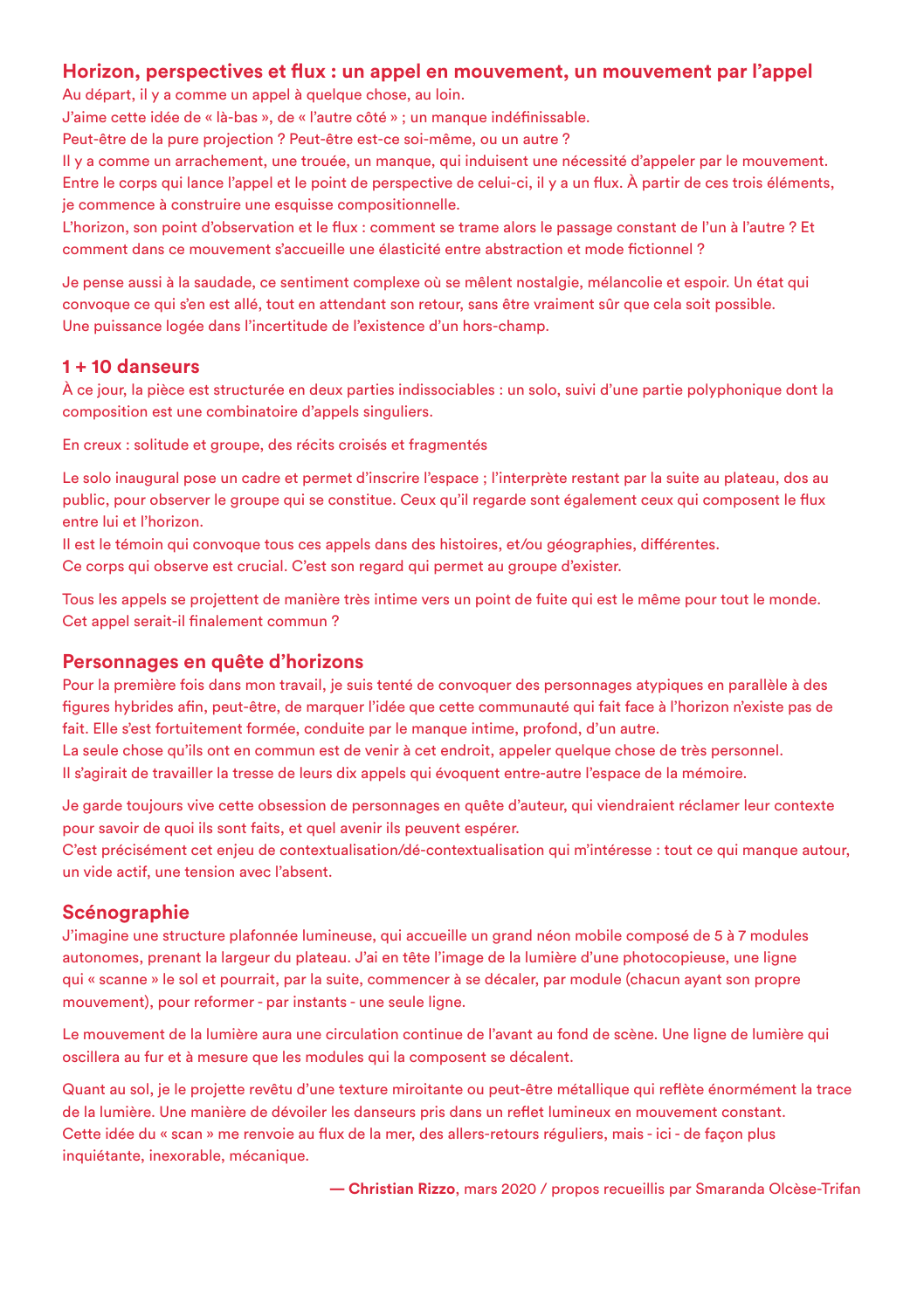*There is the sea. And, especially, those who gaze upon it.*

*And then, there are hotels, holiday residences and buildings, often dilapidated, which announce the promise. miramar*

*Bay windows.*

*The horizon, fixed in space, and the incessant flow which coexists, and in the gap, lost glances and untangled bodies. Vague or historical beings, lost in mistaken memories.*

*Say «far off» or, «on the other side», with the weight of the fixed point, measuring space ahead.*

*To be the body of another with others, interwoven organic fragments, a spatial ectoplasm.*

*Retracing steps, stepping through the intervals between bodies and feeding the void of upheaval.*

*Then, taking shape, dancing the bond with that which is invisible, in a constantly recomposed saudade.*

**—** *Christian Rizzo, February 2020*

#### *Horizon, perspectives and flows: call in motion, movement through the call*

*It all begins with a call, of sorts, to something, far away.*

*I like the idea of «over there», «on the other side»; an indefinable absence.*

*Maybe just projection? Maybe oneself, or someone else?*

*A sort of tearing, a hole, an absence, inducing the need to call through movement. Between the body emitting the call and the perspective point, there is flow. These three elements are the starting point from which I begin to build a compositional sketch.*

*The horizon, its observation point, and flow: how is the constant shift from one to the other woven? And, how is the elasticity between abstraction and fictional mode embraced into the movement?*

*I also have saudade in mind; that complex feeling where nostalgia, melancholy and hope intertwine. A state that summons up what has left us, while awaiting its return, without being really sure that this is possible. Power found in the uncertainty of the existence of an off-camera mode.*

## *1 + 10 dancers*

*To date, the performance is built around two inseparable parts: a solo piece, followed by a polyphonic section, whose composition is a combinatorial of singular calls.*

*Parallel stories: alone and in a group, crossed, fragmented stories.*

*The inaugural solo piece provides a frame, inscribing space; the dancer stays on stage, facing away from the audience, observing the group that is being formed. Those watched are also those who make up the flow between dancer and horizon.*

*The dancer is the witness who summons the calls through different stories, and / or geographies.*

*The watching body is crucial. It is through this gaze that the group exists.*

*All calls are projected very intimately towards a vanishing point, which is the same for all. Is the call ultimately common?*

### *Characters in search of horizons*

*For the first time in my work, I am tempted to call on atypical characters along with hybrid figures in order, maybe, to mark the idea that this community facing the horizon, does not really exist, in fact. That it has been fortuitously formed, driven by the intimate, deep absence of another person.*

*The only thing they have in common is their presence here, calling up something very personal.*

*Let us consider the ten interwoven calls, evoking, inter alia, the space of memory.*

*I always keep alive this obsession for characters in search of an author, claiming their context in order to better understand what they are made of and what future they can hope for.*

*The question of contextualization / de-contextualization is exactly what interests me: all that is missing, an active void, or tension with that which is absent.*